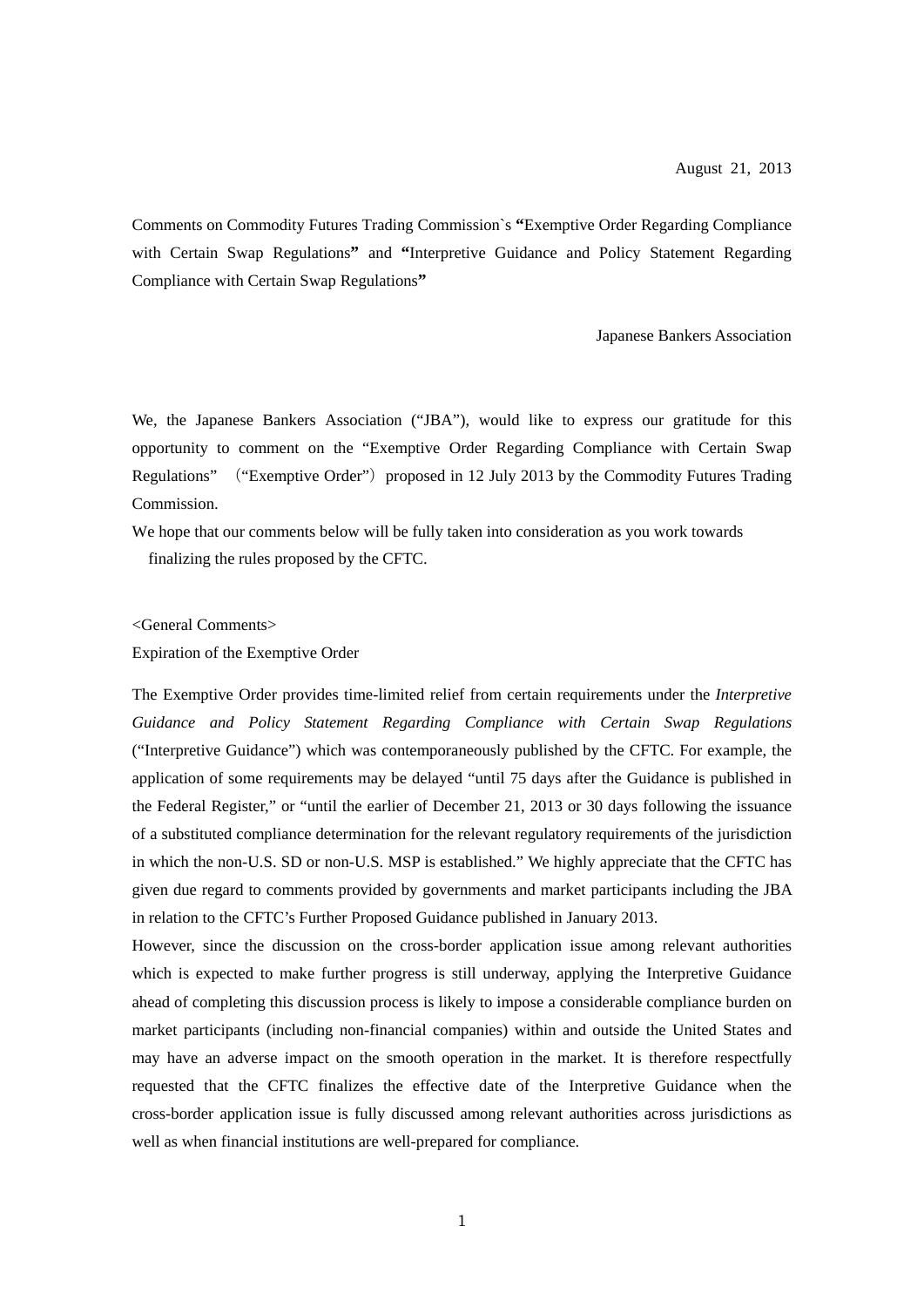### <Specific Comments>

This section describes our concerns regarding certain requirements set forth under the Exemptive Order and Interpretive Guidance, and provides our comments that would hopefully be of help to address such concerns.

## 1. Definition of "U.S. Person" and its Effective Date

#### (1) Definition of "U.S. Person"

The Interpretive Guidance recently published newly adds the (vi) and (vii) to the definition of the term "U.S. person."<sup>[1](#page-1-0)</sup> We understand that these two prongs added indicate that even a fund established outside the United States is deemed to be a U.S. person if its investors are a U.S. person and its investments are not limited to a non-U.S. person.

According to this interpretation, a non-U.S. person needs to assess, for the purpose of calculating de minimis threshold for the swap dealer ("SD") registration determination, whether the fund, its counterparty, is a U.S. person by looking through to the U.S. / Non-U.S. person status of the fund's investors. It, however, will require a considerable amount of workload for a non-U.S. person to confirm the nationality, principal place of business, the level of substantial control by a U.S. person, the nature of transactions and other necessary information of the fund i.e. its counterparty. Particularly, it will be extremely difficult when such a fund further invests in multiple hedge funds. Given this, the CFTC is respectfully requested to place the burden on the funds to advise their counterparties of U.S. person status, or to disclose information which would enable their counterparties to easily assess the U.S. / Non-U.S. person status of the funds. Approaching each and every fund to determine the status is problematical.

Under the scheme of trust funds such as investment trusts that are publicly offered and traded in Japan, an investment trust distributor generally engages in the offering activities. Therefore, a significant burden and cost will be incurred on a trust bank (i.e. the trustee) to research whether any of ultimate beneficiaries of investment trusts are U.S. persons, and hence such research may be extremely difficult. Although trust funds such as investment trusts that are publicly offered and traded in Japan do not necessarily prohibit offering to U.S. persons under terms and conditions defined in a contract, it is considered that no investment trust is majority-owned by a U.S. person(s) because they are publicly offered inside Japan. In addition to such publicly-offered investment trusts, in the case of corporate pension funds, etc., it is also considered that no fund is majority-owned by a U.S. person(s) because such pension funds are established for the employees of those companies

-

<span id="page-1-0"></span><sup>&</sup>lt;sup>1</sup> Interpretive Guidance IV.A.4.(**vi**)(vii) (Federal Register45317)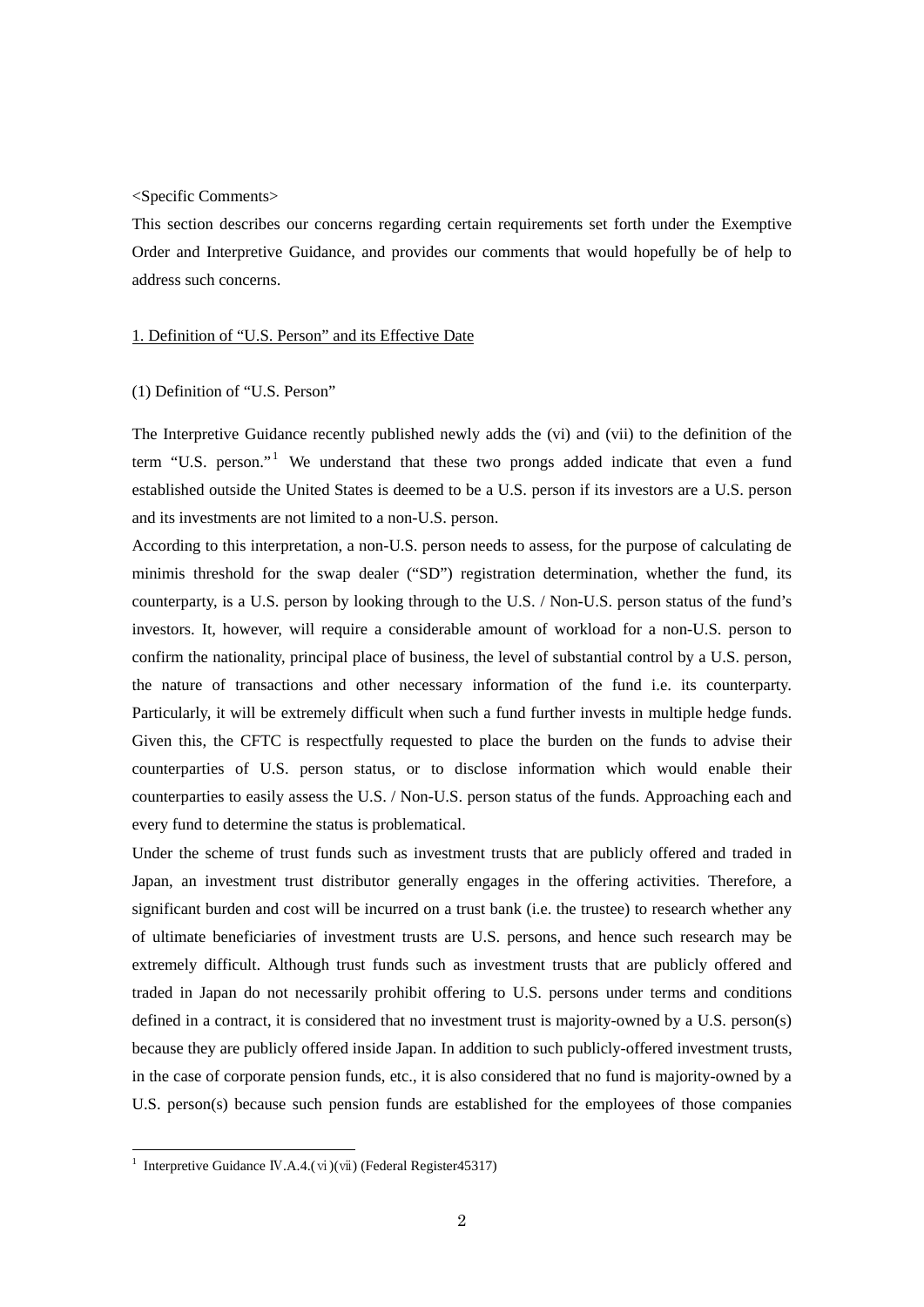located in Japan. In view of this, it is unreasonable to invest significant effort and cost for the assessment of the U.S. / Non-U.S. person status of ultimate beneficiaries in order to prove this. If trust funds launched in Japan are construed as being a "collective investment vehicle" defined under the Interpretive Guidance, it is respectfully requested that the CFTC takes into account varied market conditions/practices across jurisdictions and establish a procedure that allows Non-U.S. person to determine whether collective investment vehicle or non-U.S. company pension fund are majority owned by U.S. person.

For example, in the case of a trust fund which is launched by a Japan - domiciled trustor (investor) and publicly offered by the trustor or through Japan – domiciled distributors, etc., it is obvious that such a fund is not targeted to U.S. investors unless otherwise stipulated in the contract or prospectus. In light of this, the following treatment should be permitted: "a fund that is launched by a non-U.S. person and sold/offered outside the United States by a non-U.S. person is not deemed as a U.S. person unless the contract/prospectus, etc. stipulates that the fund is offered to U.S. investors." Further, in the case of trust funds in Japan, determination of their "principal place of business" should be based on the location of investors to funds (i.e. the trustor of the fund) or that of a trust bank (i.e. the trustee and nominee of the fund, having the right to manage and dispose of the fund), and should not be based on the location of investment advisors and/or managers who have no right to manage the trust and only have the right to give investment instructions.

## (2) Effective date of the definition of "U.S. Person"

As the definition of the term "U.S. person" under the Interpretive Guidance is extremely complicated, it will require a considerable amount of time to collect and analyze necessary information for the purpose of assessing all counterparties to determine whether they meet the revised definition of the term "U.S. person" or to obtain a representation of U.S. / Non-U.S. person status from counterparties. Given this, it is requested that the Exemptive Order allows market participants to apply the revised definition of the term "U.S. person" under the Interpretive Guidance at least from December 21, 2013 at earliest, instead of from "75 days after the Guidance is published in the Federal Register."

# 2. Areas Needed to be Confirmed and Areas of Request Concerning De Minimis Calculation

#### (1) "A non-U.S. person guaranteed by a U.S. person"

We would like to confirm whether the following understanding is correct: if a counterparty is deemed "a non-U.S. person guaranteed by a U.S. person," swap transactions with this counterparty need to be included in the de minimis calculation only when (a) this "non-U.S. person guaranteed by a U.S. person" is not an SD nor affiliated with an SD and (b) this U.S. guarantor is a Financial Entity.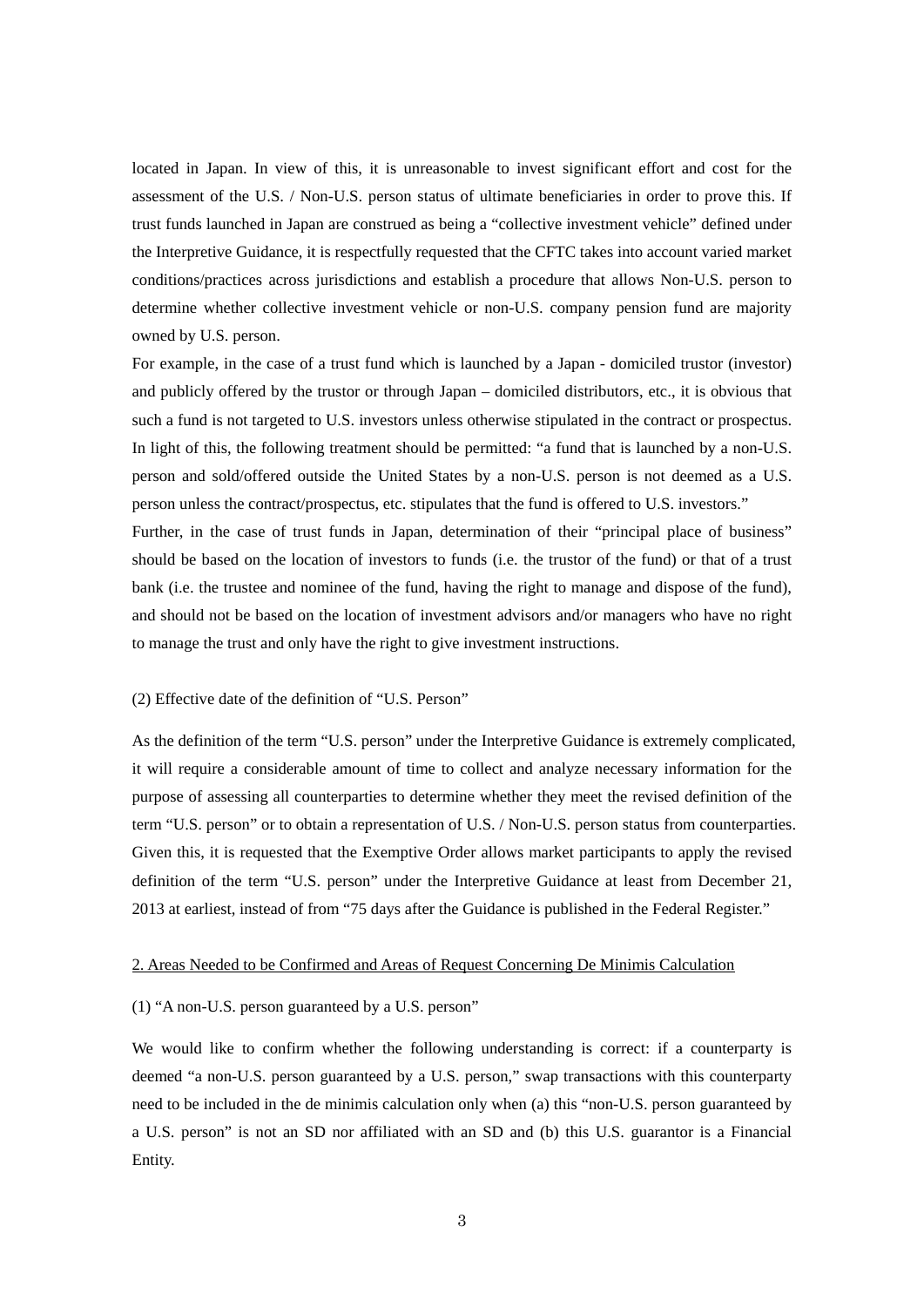Further, please confirm whether the scope of such a "guaranty" is limited to those guarantees associated with derivatives. If the term "guaranty" encompasses those transactions unrelated to derivatives, such a treatment contravenes the objectives of derivatives regulation. Thus, we believe that the scope of "guaranty" should be limited to those guaranties associated with derivatives.

We also would like to confirm whether the new requirement to include in the de minimis calculation those swap dealing activities with "a non-U.S. person guaranteed by a U.S. person" will be applied only to swaps entered into after the effective date of the Interpretive Guidance. As this requirement was not set forth under the Proposed Guidance, this requirement should not be applied retroactively, but rather be applied to swap entered into after the date when the Interpretive Guidance is put into effect.

Pursuant to the Interpretative Guidance, a Japanese bank may exclude from its de minimis calculation any dealing transaction with a counterparty that is guaranteed by a U.S. person and affiliated with a swap dealer. The CFTC did not define the term "affiliate" in this context. We would like to apply " affiliate under common control" stipulated in note 268 of Federal Register P.45320 and ask the CFTC for confirmation on this point.

# (2) Monitoring of de minimis threshold calculation with respect to joint ventures

There may be a case where a joint venture entered into by multiple financial institutions which are unaffiliated with each other is deemed an affiliate of any financial institution in the group. In such a case, swap dealing transactions by the joint venture would be included in the de minimis calculation of each financial institution group while the joint venture itself includes swap dealing transactions by each financial institution member for its own de minimis calculation. However, double-counting of the same transaction or requiring aggregation of a transaction with multiple financial institution groups for the de minimis calculation purpose should be avoided. Therefore, where a joint venture is entered into by multiple financial institutions, it should be made clear that its swap dealing activity shall be subject to the de minimis calculation and monitored only by the one financial institution member which owns a majority of the voting rights of the joint venture and controls its operation in substance.

(3) Treatment of U.S. Affiliate and SD that may be excluded from aggregation for purpose of the de minimis calculation

The Exemptive Order sets out that a non-U.S. person that was engaged in swap dealing activities with U.S. persons as of December 21, 2012 is not required to include the aggregate gross notional amount of swap transactions of its U.S. affiliates under common control, its affiliates registered as SD, and its non-U.S. affiliates which were engaged in swap dealing activities with U.S. persons as of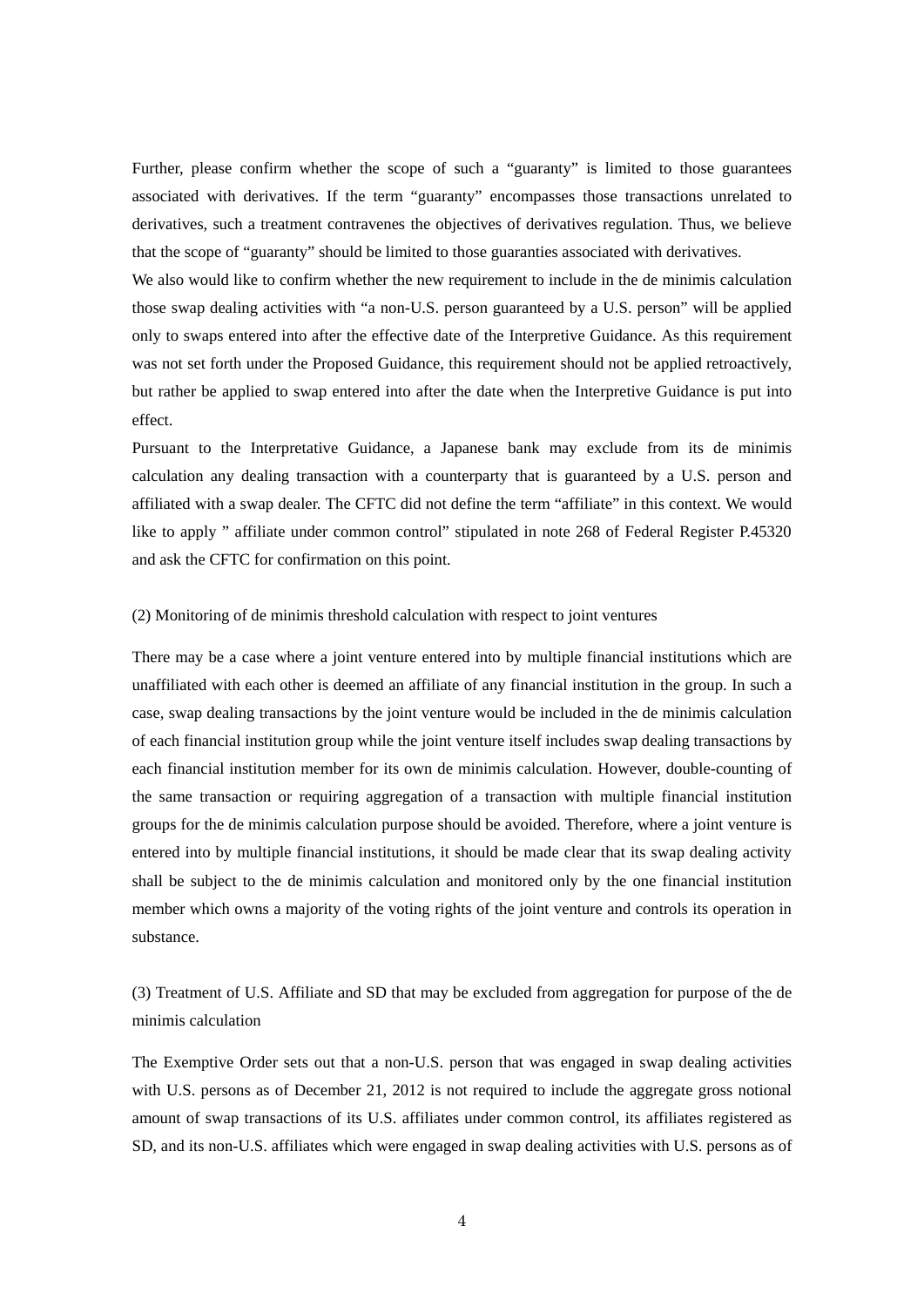December 21, 2012. However, we think that the definition of the "non-U.S. person that was engaged in swap dealing activities with U.S. persons as of December 21, 2012" is unclear. A non-U.S. person should be unconditionally allowed, to exclude in the aggregation for their group's de minimis calculation, the swap dealing activities of their U.S. affiliates under common control, their affiliates registered as a swap dealer, and their non-U.S. affiliates. Further, it should be made clear that such exclusion is applicable not only to transactions executed on or after December 21, 2012 but also to all transactions executed on or after October 12, 2012 when the aggregation for the de minimis threshold calculation had started.

Under the Interpretive Guidance, swap transactions by entities registered as swap dealers are not required to be included in the aggregation for the purpose of a group's de minimis threshold calculation. Similarly to the aforementioned request, it should be made clear that this exclusion is applicable not only to those transactions executed after the SD registration but also to those transactions executed before the SD registration retroactively to the point when the aggregation for the de minimis threshold calculation purpose had started. If such exclusion is not allowed, swap transactions by a registered SD entity within a group executed prior to the entity's SD registration could be improperly included in a group's de minimis threshold calculation.

(4) Difference between SD and MSP threshold calculations in exclusion of certain swap counterparties from such calculations

It is considered that swap transactions with (i) a non-US branch of a U.S. swap dealer, (ii) a guaranteed affiliate which is a swap dealer, (iii) a guaranteed affiliate which is not a swap dealer, which is a non-U.S. person, and which is guaranteed by a swap dealer (including an affiliate of a swap dealer) and (iv) non-U.S. entity guaranteed by a non-financial entity, need not to be counted for the swap dealer de minimis threshold calculation purpose. On the other hand, it is not stipulated that swap transactions with above (iii) and (iv) may be excluded from the MSP threshold calculation purposes. It is therefore respectfully requested that in a case where at least one party to a transaction is a financial institution that is a non-U.S. person, the same scope of aggregation relief for the SD threshold calculation should also be available to the MSP threshold calculation.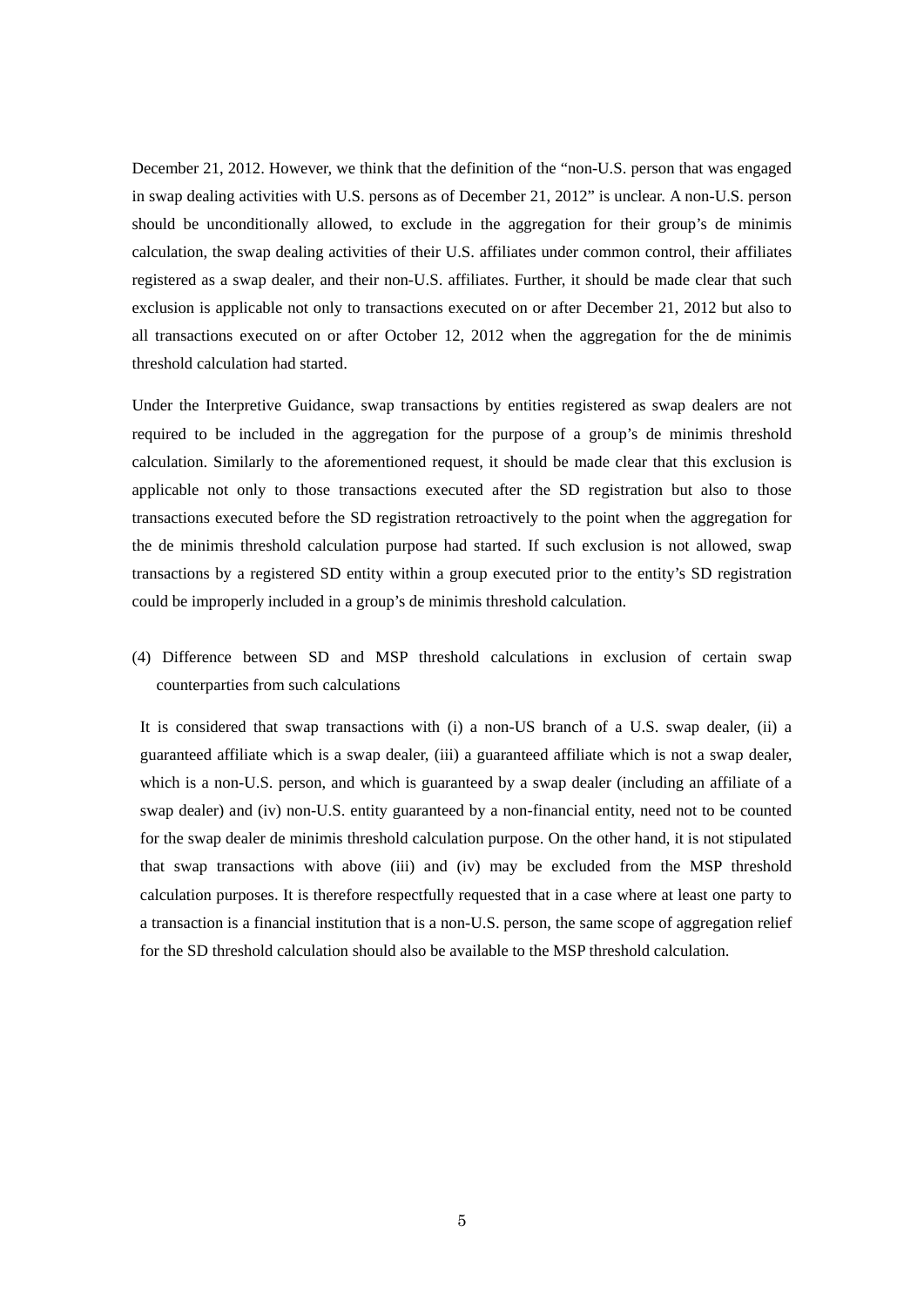## (5) Eligibility criteria for treating a swap as being with a foreign branch of a U.S. bank

The Interpretive Guidance sets forth the criteria (i) to (v) permitting swap transactions with a foreign branch of a U.S. bank which is SD to be excluded from the calculation of the de minimis threshold for the swap dealer registration determination, and explicitly indicates that such criteria are applied to the Exemptive Order as well. As the criteria (i) to (v) for swap transactions with the foreign branch of the U.S. bank with regard to the calculation of the de minimis threshold are newly defined in the Interpretive Guidance, the determination of whether such swap transactions fall within the criteria (i) to (v) requires a considerable period of time. As with the definition of a U.S. person, we respectfully request the CFTC to allow firms to comply only with the Exemptive Order during the period the Exemptive Order is effective, and also to exclude from the threshold calculation for the swap dealer registration determination swap transactions with the foreign branch of the U.S. bank which is SD without setting any conditions. On the other hand, it is difficult for a non-U.S. person to determine whether its swap transactions with a non-U.S. branch of U.S. banks meet the criteria (i) to (v), while its counterparty, a U.S. person, is not obliged to confirm whether the dealing activity meets the criteria. Given this, if conditions are set, it is requested to set forth more simplified rules, for example, that shift the burden of the non-U.S. branch of the U.S. swap dealer to advise the non-U.S. person that the transaction is not with the foreign branch.

In addition, a foreign branch of a U.S. bank which is a swap dealer is an integral part of the U.S. principal entity which is a swap dealer, and should assume the same obligations as swap dealers or comply with the same rules as U.S. rules. As such, a swap transaction with the foreign branch of the U.S. bank is fully monitored by the regulators and hence risks are considered to be mitigated. It is therefore requested that the Interpretive Guidance allows excluding any swap transactions with the foreign bank of the U.S. bank from the calculation of the de minimis threshold, without setting any conditions.

#### 3. Scope of Central Clearing Mandate for Yen Interest Rate Swap Transactions

JPY interest rate swaps are subject to central clearing mandate under the Financial Instruments and Exchange Act in Japan, while a non-U.S. person, a counterparty of such swap, executing a transaction with a U.S. bank needs to comply with central clearing mandate under the U.S. Dodd-Frank Act. In Japan, in relation to yen interest rate swaps, a mechanism of indirect clearing participation for eligible central counterparties ("CCPs") has not yet been established, and eligible CCPs defined in the U.S. regulation is not yet authorized in Japan. As such, there is a concern that Japanese financial institutions may not satisfy the central clearing mandate under both applicable Japan and U.S. regulation, giving rise to a possibility of Japanese financial institutions not being able to execute a swap transaction. In order to facilitate swap transactions in the cross-border swap markets, such inconsistency should be eliminated at an earlier stage. In the process of mutual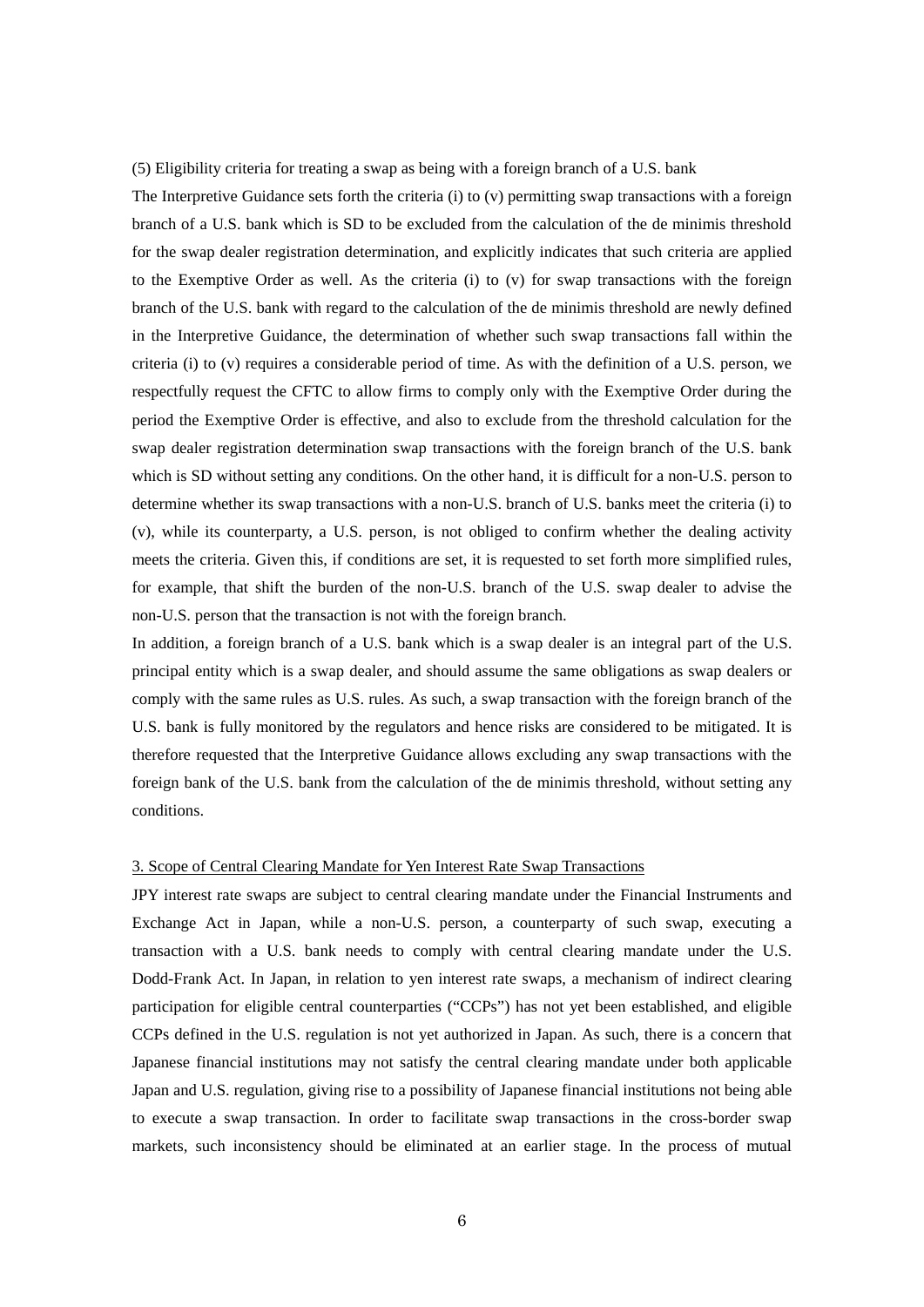recognition of CCPs across the jurisdictions which may be necessary for such elimination, inconsistencies should be flexibly addressed on a case-by-case basis, such as publishing a No-Action Letter that allows the application of a substituted compliance.

Furthermore, 6 countries, which are Australia, the European Union, Hong Kong, Switzerland, Canada and Japan, may delay complying with the clearing requirement until 75 days after the publication of the Guidance in the Federal Register, and are granted a period of time for Substituted Compliance Determination. However, in order to ensure sufficient determination period, alike the other requirements, the relief period should be set until December 21.

# 4. Substituted Compliance

#### (1) Comprehensive substituted compliance

The scope of the application of substituted compliance involving comparability determination was commented on by the Financial Services Agency in Japan ("JFSA") in August [2](#page-6-0)012.<sup>2</sup> As stated in this letter, the comparability determination should be carried out by each jurisdiction in a comprehensive manner in light of whether foreign regulations broadly harmonize with U.S. regulations and are consistent with the overall objectives of G20 commitment. It is therefore requested to make a substituted compliance determination in a comprehensive manner, rather than on a requirement-by- requirement basis.

# (2) Application of substituted compliance to Transaction Level Requirements

As noted in the General Comments above, it is requested to give a due consideration in determining the timing of the cross-border application. With regards to the substituted compliance for Transaction Level Requirements, in order to set aside a reasonable preparation period, regardless of whether substituted compliance is possible or not, we respectfully request to delay compliance until 90 days, not 30 days currently provided, following the issuance of a Substituted Compliance Determination for the relevant Transaction-Level Requirement. Even, as a result, the compliance date is beyond December 21, such relief period should still be ensured.

# (3) Substituted compliance for SDR Reporting

Substituted compliance for SDR Reporting is currently being discussed among financial regulators on issues such as a framework for mutual access. This, therefore, should be solved in this discussion process. Since a report on transactions with a U.S. person is made to the CFTC, a condition that the CFTC has direct access to swap data should not be required.

# 5. Treatment of a U.S. Branch of a non-U.S. SD

-

<span id="page-6-0"></span><sup>2</sup> See the JFSA's comment letter dated August 13, 2012 (http://www.fsa.go.jp/inter/etc/20120820-1/01.pdf)